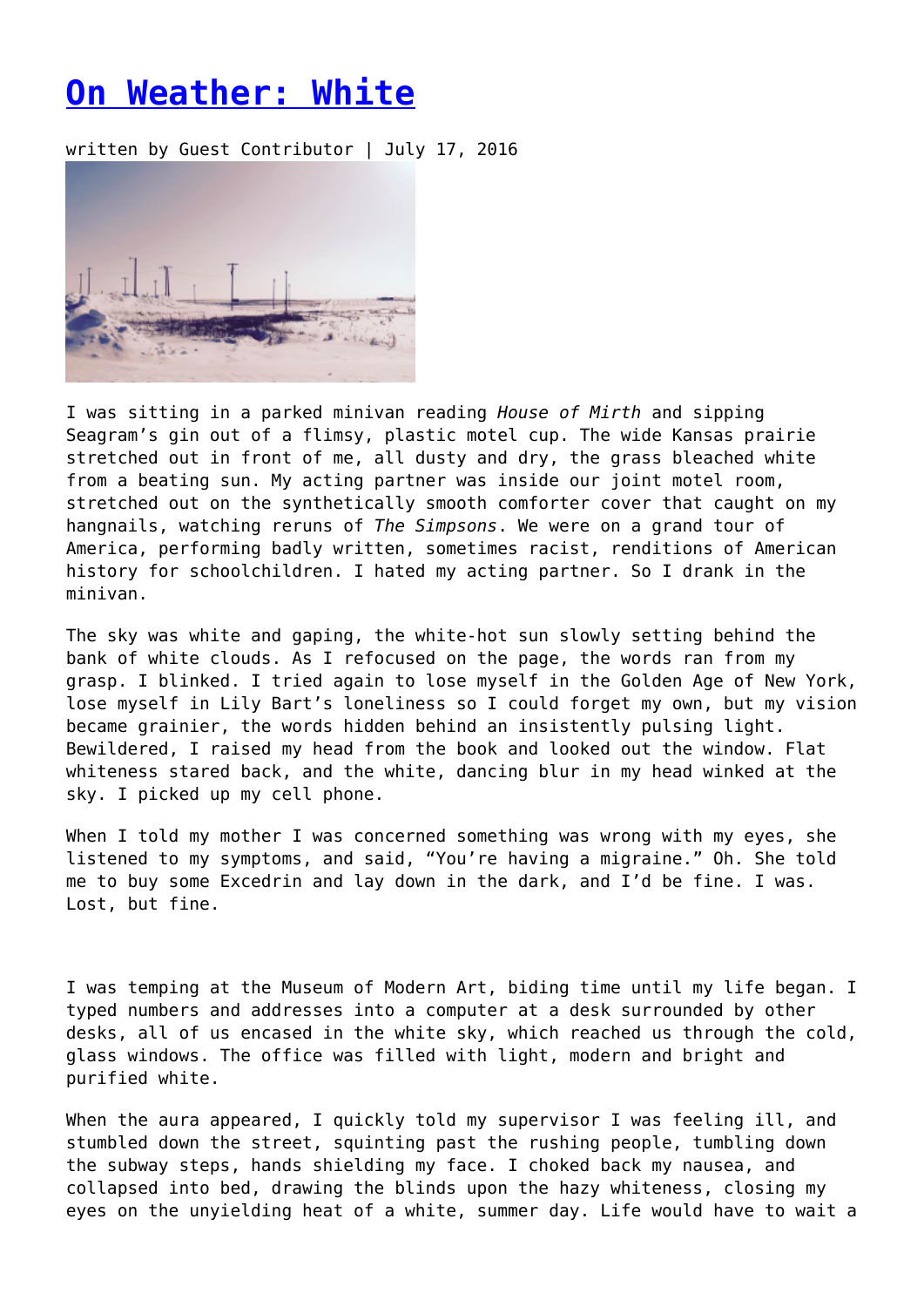little longer.

I was taking care of my son in February on a cold, cloudless, white day. Buried in two feet of New Hampshire snow, I washed dishes in front of the kitchen window, averting my eyes from the blinding glare of the sun shining whitely on the snow. My son bellowed for more cheerios, unsubtle and direct. Motherhood did not allow for solitary introspection. Motherhood was all now, all black and all white.

The murky green of the pine trees outside failed to deflect the relentless white. The brilliant blue sky failed to soften the lightning white blankness that filled my windows, while I scrubbed away solidified cheese from the lasagna pan.

When the aura came, it burned alongside the day, forcing me closer to the sharp white that was everywhere, marching time past my eyes, one ticking second at a time. Pregnant and frightened of drugs, I put on sunglasses and turned on Sesame Street at its lowest decibel. I huddled miserably on the couch, wrapping my head with a sweater, occasionally peeping through the wool to look at my son. I told him that mummy felt a little sick. The white weather beat into me until gentle night brought soft, velvety relief.



**Sara Petersen's** essays have been published in *Neutrons Protons*, *Brain, Child*, *The Furious Gazelle, Bustle*, *Scary Mommy*, *Bust*, and elsewhere. She blogs about children, pretty wallpaper, feminism, and IPA [here](http://sara-petersen.com/). Sara lives on the New Hampshire seacoast.

On Weather is a series published on Sundays. See submission guidelines [here](https://entropymag.org/call-for-submissions-on-weather/).